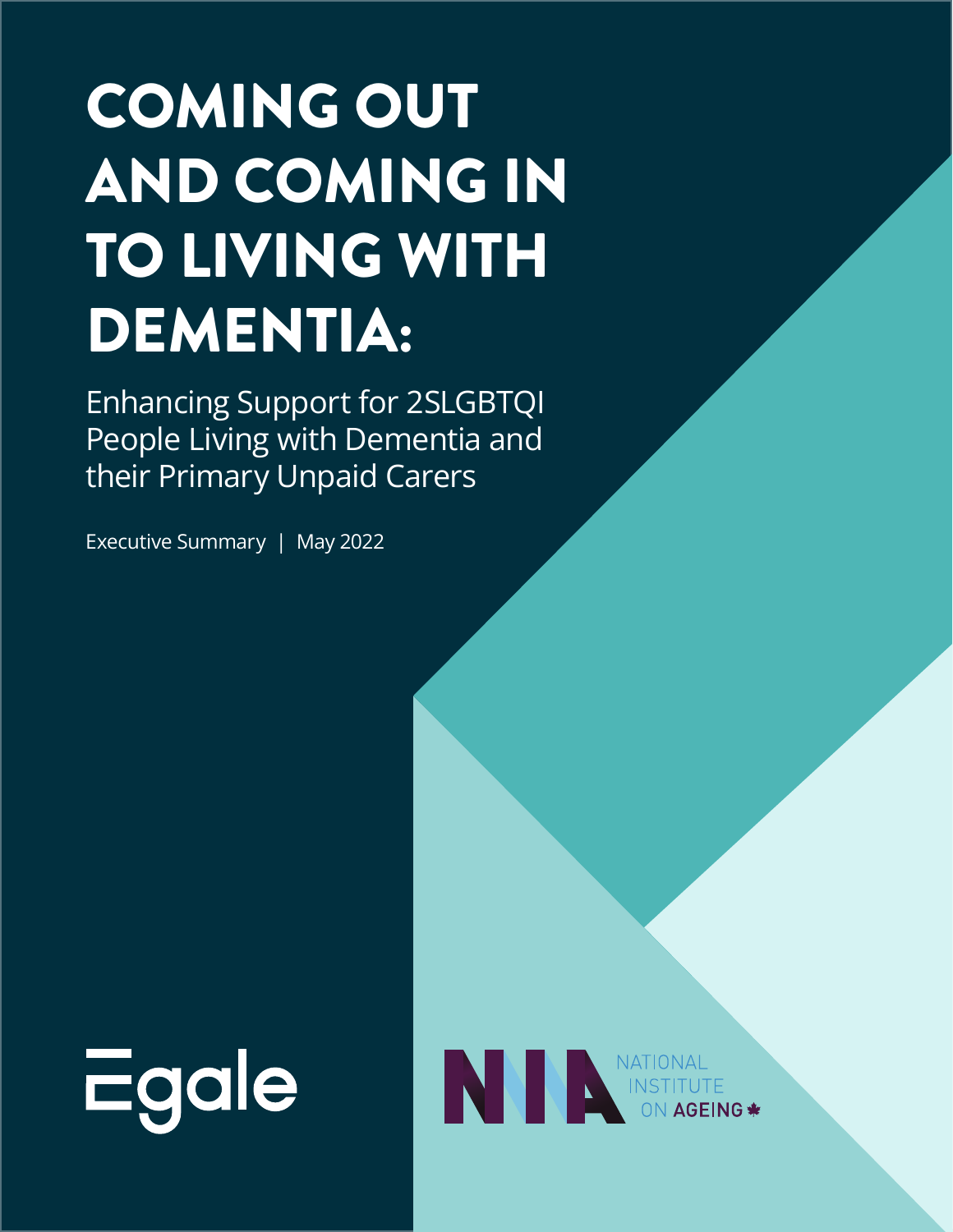### ACKNOWLEDGEMENTS

**Egale** is Canada's national 2SLGBTQI organization. Egale works to improve the lives of 2SLGBTQI people in Canada and to enhance the global response to 2SLGBTQI issues. Egale achieves this by informing public policy, inspiring cultural change, and promoting human rights and inclusion through research, education, awareness, and legal advocacy. Our vision is a Canada, and ultimately a world, without homophobia, biphobia, transphobia and all other forms of oppression so that every person can achieve their full potential, free from hatred and bias.

The **National Institute on Ageing (NIA)** is a public policy and research centre based at Toronto Metropolitan University (formerly Ryerson University). The NIA is dedicated to enhancing successful ageing across the life course. It is unique in its mandate to consider ageing issues from a broad range of perspectives, including those of financial, psychological, and social well-being. The NIA is focused on leading cross-disciplinary, evidence-based, and actionable research to provide a blueprint for better public policy and practices needed to address the multiple challenges and opportunities presented by Canada's ageing population. The NIA is committed to providing national leadership and public education to productively and collaboratively work with all levels of government, private and public sector partners, academic institutions, ageing related organizations, and Canadians.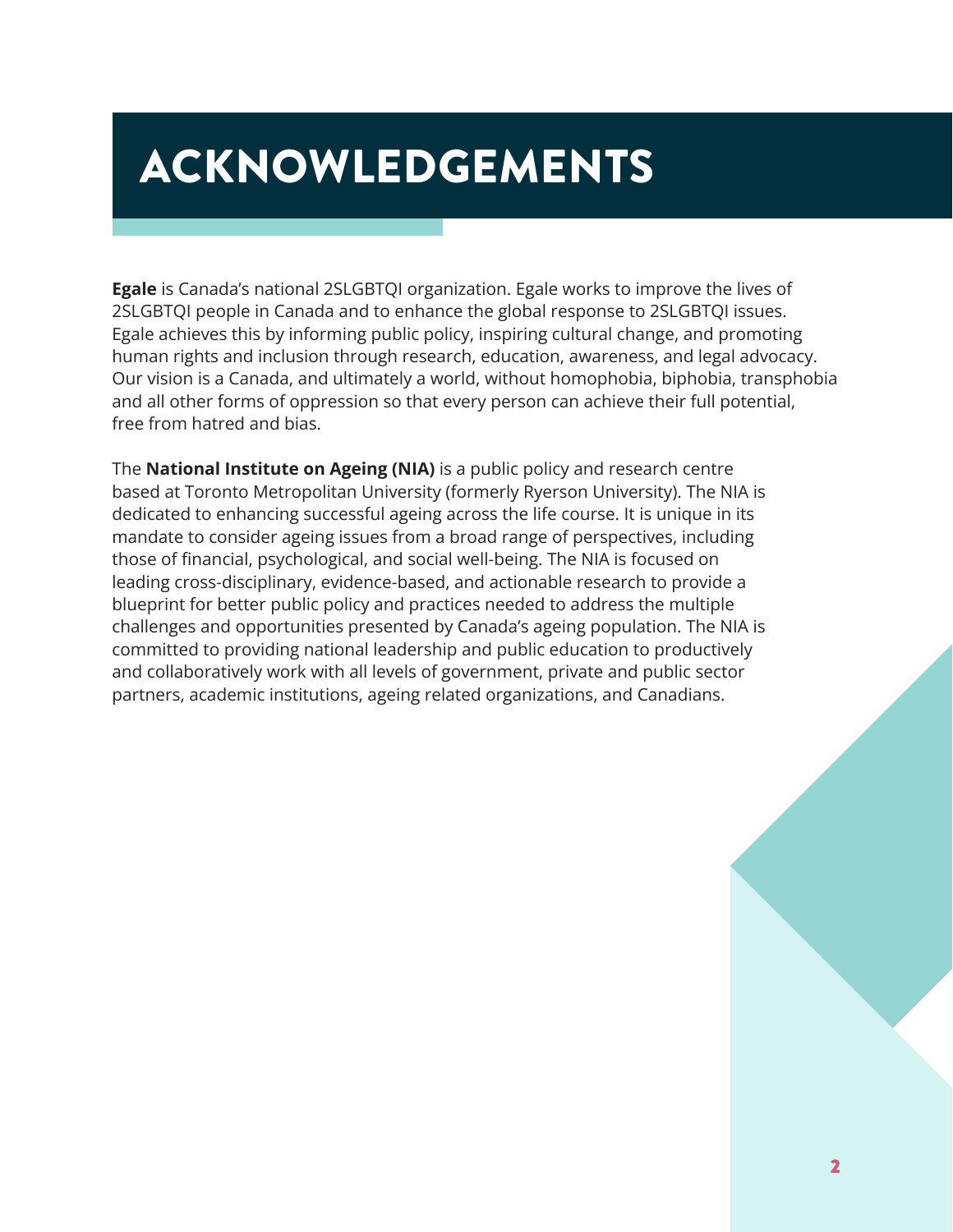## AUTHORS AND CONTRIBUTORS

#### **Authors**

**Dr. Ashley Flanagan**, National Institute on Ageing, Toronto Metropolitan University

#### **Dr. Celeste Pang**, Egale Canada

#### **Contributors**

**Dr. Samir Sinha**, National Institute on Ageing, Sinai Health System and University Health Network, and University of Toronto

**Dr. Brittany Jakubiec**, Egale Canada

**Jessica Rumboldt**, Congress of Aboriginal Peoples

**Christine Chan,**  Elder Abuse Prevention Ontario

**Norval Collins**, Nova Scotia Rainbow Action Project

**Curtis Larade**, Alzheimer Society of Toronto **Cheryl Loadman**, Queer Seniors of Saskatchewan

**Daniel MacKay**, ElderBerries

**Julien Rougerie**, Fondation Émergence

**Rocky Wallbaum**, Rainbow Elders Calgary

**Josephine Agudo**

**Bruce Cameron** 

**Lawrence Friesen**

**Linda Furlought**

**Rupert Raj**

Most of all, thank you to all the participants who so generously shared their time, experiences, and insights.

This research was funded by a Dementia Community Investment grant from the Public Health Agency of Canada. The views expressed herein do not necessarily represent the views of the Public Health Agency of Canada.

**Public Health** Agence de la santé Agency of Canada publique du Canada

**ISBN: 978-1-77417-038-0 © National Institute on Ageing, Toronto Metropolitan University and Egale Canada 2022**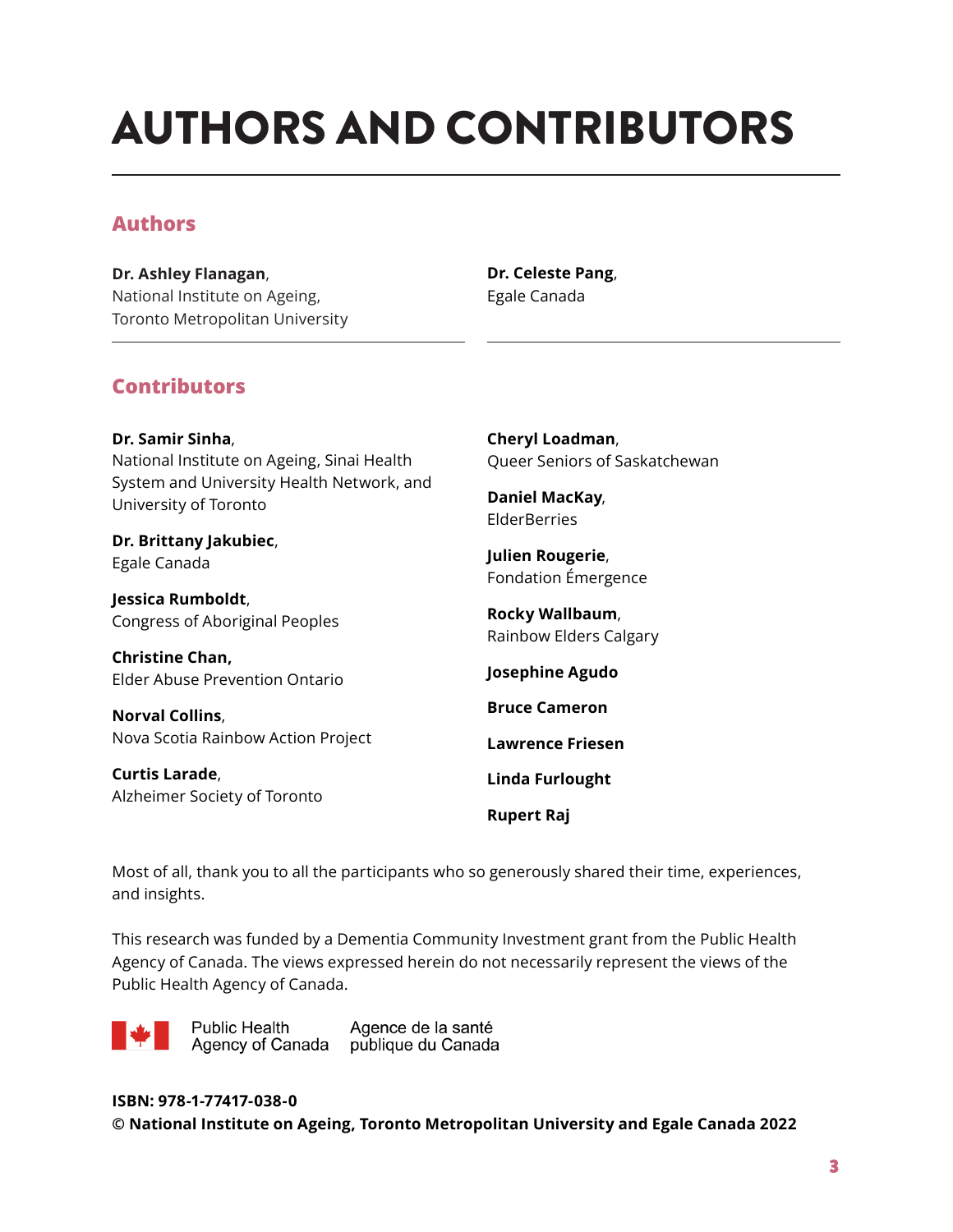## EXECUTIVE SUMMARY

What are the unique experiences and needs of Two Spirit, lesbian, gay, bisexual, transgender, queer, and intersex (2SLGBTQI) people living with dementia and those who care for them? What is the current state of unpaid care as experienced or perceived by 2SLGBTQI people living with dementia and their primary unpaid carers? And how can people, organizations, and institutions across sectors come together to enhance care provision and support?

In response to these clearly identified gaps in knowledge and a growing need for shared understanding, resources, and critical inquiry, in 2019 Egale Canada partnered with the National Institute on Ageing (NIA) to pursue primary research focused on better understanding the experiences and perspectives of 2SLGBTQI communities on living with dementia, and on providing unpaid care. Funded by a Public Health Agency of Canada (PHAC) Dementia Community Investment Grant, this research study is the first phase in a multi-phase research, education, and awareness project. With future project phases in mind, we designed the research with a primary focus to expand knowledge and understanding, spark critical conversations, and create collaborations towards better supporting 2SLGBTQI people living with dementia (PLWD) and their primary unpaid carers across Canada.

In this report, Egale and NIA share the findings from their national qualitative research study that engaged 2SLGBTQI community members living with dementia, primary unpaid carers of 2SLGBTQI PLWD, and community group representatives, and dementia care and service provider stakeholders. We situate our discussion of dementia and unpaid care in a current climate of growing and broad-based attention to the need to improve Canada's healthcare systems and structures especially for aging populations, amidst increased reliance on the labour of unpaid carers, and as part of re-emerging conversations about the dynamics and distribution of care work. We also situate this discussion as part of an ongoing recognition of the need to expand care and support services that can better meet the needs of 2SLGBTQI and other equity-deserving communities, with a particular focus on living and caring in the context of dementia.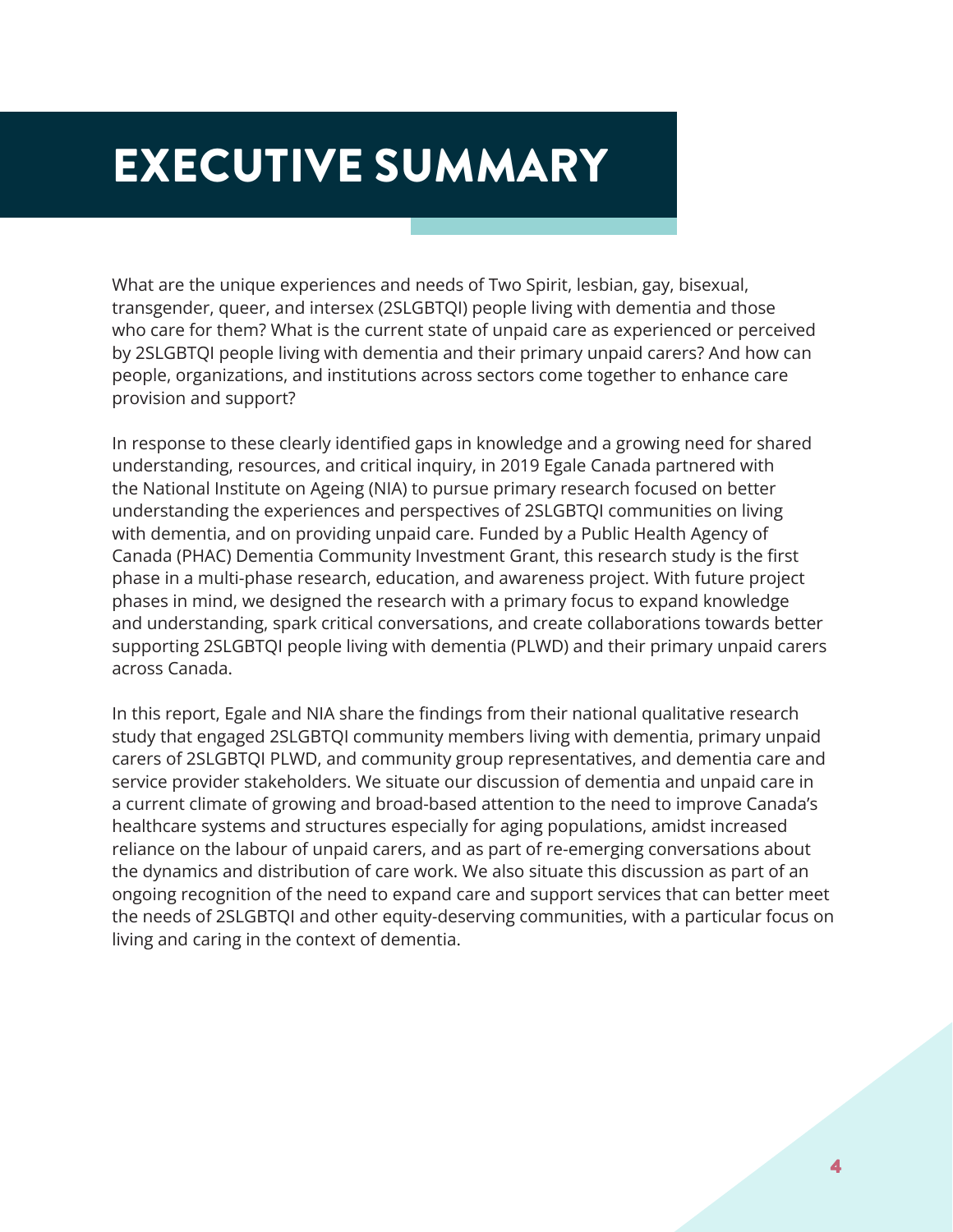#### KEY FINDINGS

**Becoming Carers:** People can become primary unpaid carers for 2SLGBTQI PLWD through a wide variety of pathways and from a range of prior positions, including close pre-existing relationships (e.g., as spouses, close family members, and close friends) and more distant prior relationships (e.g., acquaintance, fellow community members). Carer participants discussed their journeys into care in different ways, including from a strong sense of identity as a carer, pragmatic rationale, and circumstantial factors, and shared insights into how they brought previous experiences of providing care into their current caring practices and roles. There is a need to expand beyond a focus on spousal and children carers and improve carer supports if 2SLGBTQI PLWD and their carers are to be better supported, along with a need for increased recognition of the gendered dimensions of unpaid care labour and of the diverse experiences and expertise that carers bring to their practices and roles.

**Coming Out and Coming in to Living with Dementia:** Regarding the significance of gender and sexual identity in experiences of living with dementia and providing care, the concept of change emerged centrally as participants described their experiences of grappling with dementia diagnoses and the impact of dementia on their abilities, relationships, and how they were recognized and treated. Some participants drew parallels between the changes they experience while coming into living with dementia and the relationship changes that many 2SLGBTQI people have experienced in response to coming out about their sexual and/or gender identity. Enhancing supports for grappling with change in caring relationships, recognizing the multiplicity and fluidity of identities, and offering a spectrum of services (e.g., from aging in place to community living and longterm care options) would benefit 2SLGBTQI people living with dementia and carers alike.

**The Power of Support Networks:** 2SLGBTQI PLWD and carers participants sought support from a range of sources including family and friends, community members and groups, and healthcare and social services. These participants reflected on what was working well and where options for support fell short: including in the coming together of family and friends to the falling away of acquaintances and lack of support networks, and experiences of findings support and inclusion in formal care services and encountering barriers to access. Key next steps that emerged from these participants reflections, as well as observations by 2SLGBTQI community group representatives and dementia care and aging service providers, included breaking down silos between dementia-specific and 2SLGBTQIfocused support, enhancing the availability and accessibility of care and support resources, and increasing understanding and awareness of the unique needs of 2SLGBTQI PLWD among communities and care services.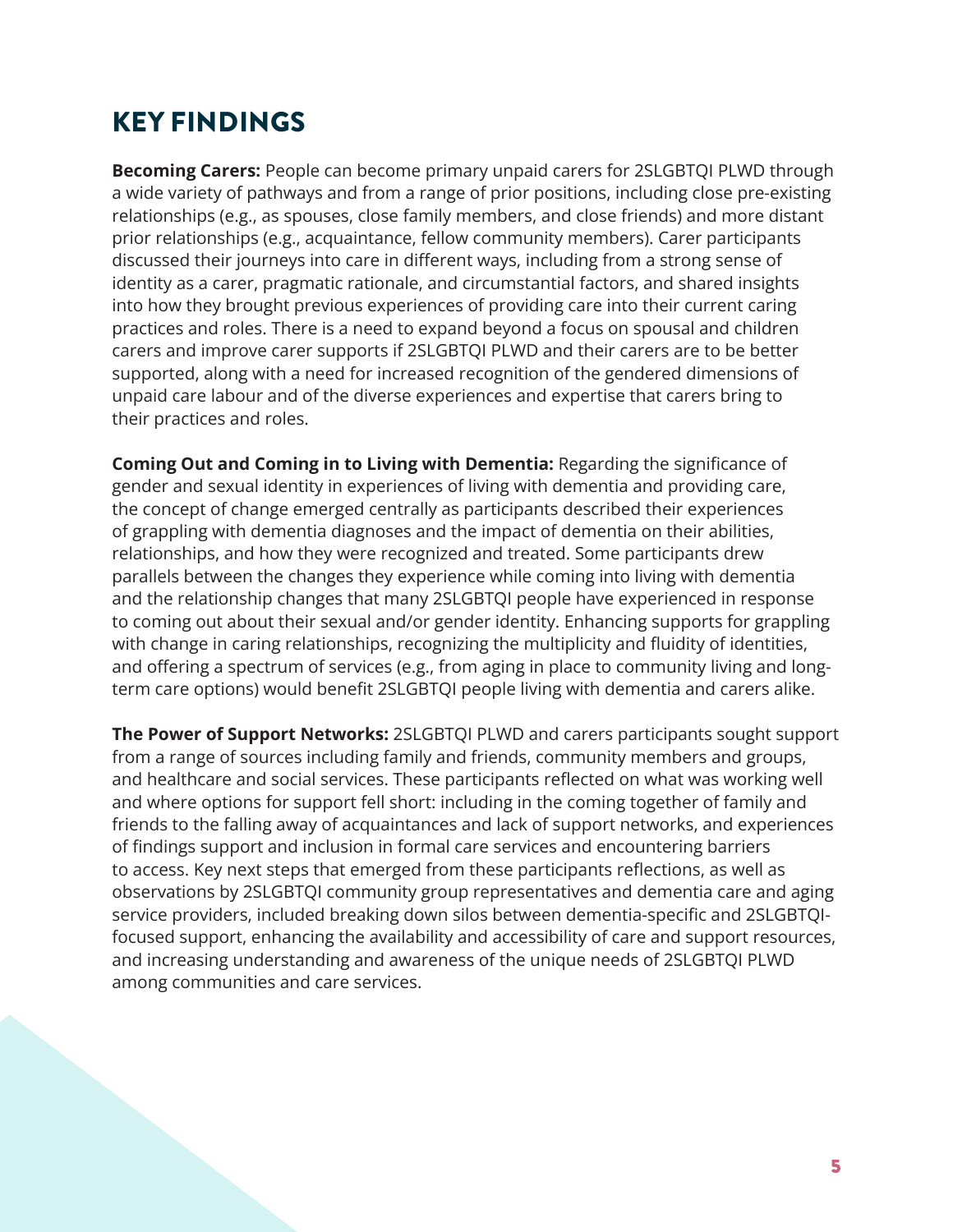#### RECOMMENDATIONS

Rooted in the findings of our study, we provide the following recommendations to better enable programming, policy, advocacy, and research:

- **• Build 2SLGBTQI-inclusive dementia-related services and community spaces**, including integrating discussions about dementia into existing 2SLGBTQI support and social groups and creating more opportunities for 2SLGBTQI PLWD to come together in support and community.
- **• Increase recognition and support for primary unpaid carers of 2SLGBTQI PLWD**, including through increasing recognition of diversely situated primary unpaid carers in workplace and government care policies and leaves, and creating dedicated spaces such as support groups for primary unpaid carers of 2SLGBTQI PLWD.
- **• Enhance supports for 2SLGBTQI communities and carers through structural and systems-level change**, including by reducing barriers to accessing dementia-related care in rural and small-town communities, and integrating 2SLGBTQI histories and experiences into core course content for healthcare and social service provider training across a range of professions.
- **• Broaden perspectives and deepen community engagement for future critical research**, including through building rapport, trust, and accountability in relationship with 2SLGBTQI communities and community members, examining the particularities of living in suburban, rural, and remote areas for access to services and networks of support, and intentionally welcoming and learning from Indigenous, Black, and racialized 2SLGBTQI people who are living with dementia.

While these recommendations are focused on 2SLGBTQI communities and carers, they also speak to broad social and structural issues including healthcare and social service gaps that, if addressed, could be of potential benefit to many groups.